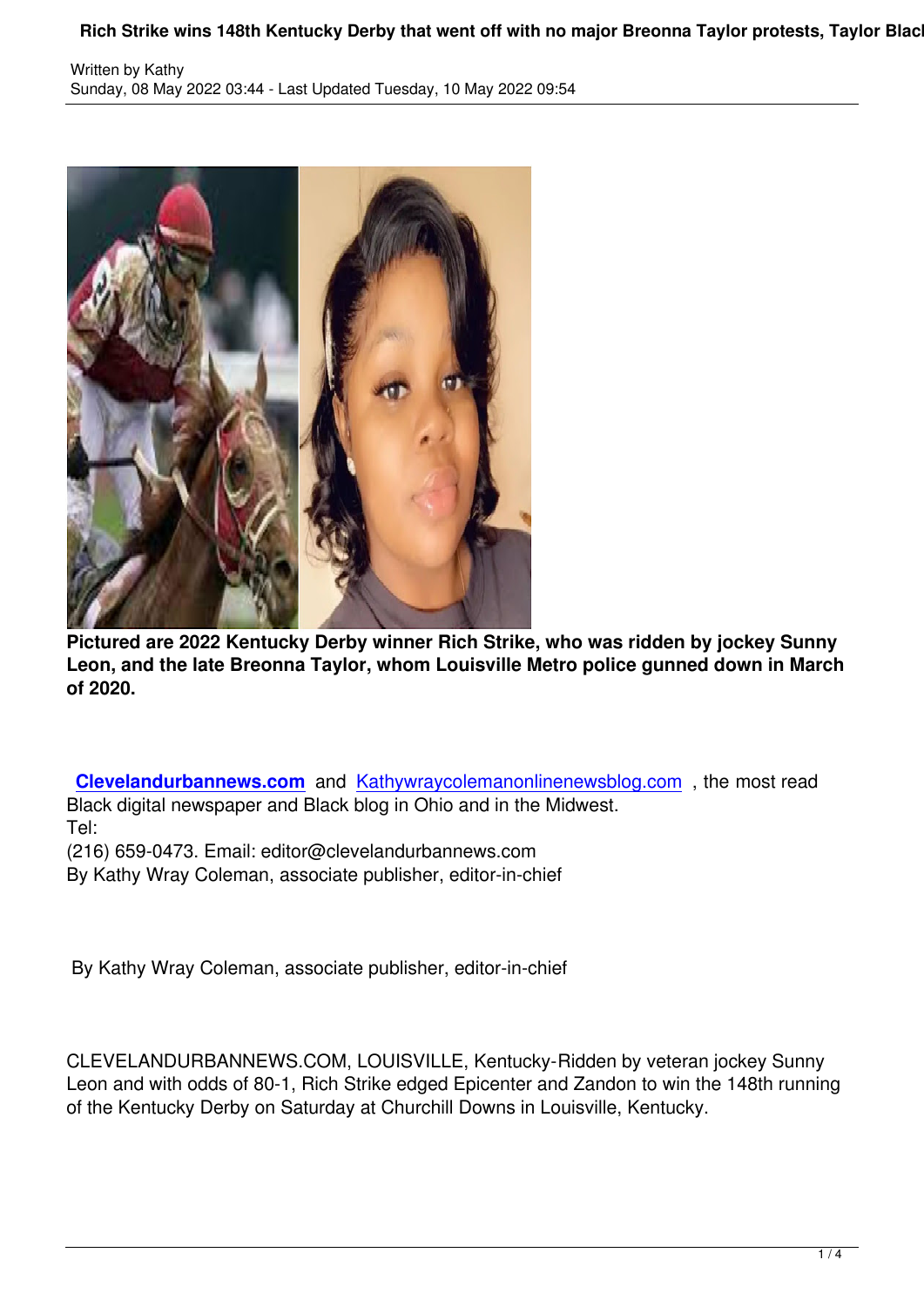## Rich Strike wins 148th Kentucky Derby that went off with no major Breonna Taylor protests, Taylor Black

Written by Kathy Sunday, 08 May 2022 03:44 - Last Updated Tuesday, 10 May 2022 09:54

Unlike last year's Kentucky Derby, there were no major protests, or any at all for that matter, on behalf of Breonna Taylor, the 26-year-old Black woman who was arbitrarily gunned down by Metro-Louisville police in her apartment in 2020, a police shooting death that drew nationwide protests and a \$12 million negligence and wrongful death settlement from the city for Taylor's family.

Trained by Eric R. Reed, the longshot race horse finished the mile and one-quarter race in first place, though he had never run in a Grade I race, horse racing experts calling his win "the anatomy of an upset."

Leon was ecstatic about riding his horse to victory, saying it was "a crazy Derby," and Reed added that running a quality stable paid off. He said that Rich Strike was pampered, and that, in turn, he performed well and rose to the occasion to bring home his first Derby win.

"We don't go out and buy the big horses," Reed told Louisville's Courier Journal Newspaper, Kentucky's largest newspaper. "We just try to have a good, quality stable. We always perform well, our percentages are always good. We take care of the horse first, and the rest falls into place."

The unprecedented victory was the greatest upset since 1913 when 91-1 long shot Donerail won the coveted race. And what was the payout for Saturday's race?

Rich Strike paid \$163.60 to win with a \$2 bet and only Donerail in 1913 had a higher payout of \$184.90.A \$2 exacta with second-place finisher Epicenter paid \$4,101.20, a \$1 trifecta paid \$14,870.70, and the \$1 superfecta paid \$321,500.10. In addition to paying \$163.60 to win, Rich Strike paid \$163.60 to win, \$74.20 to place and \$29.40 to show. Second place finisher Epicenter paid \$7.40 to place and \$5.20 to show, and Zandon, who won third place, paid \$5.60 to show.

The purse was \$3 million, the same amount as last year and will be split between the top five finishers based upon ranking status. First place paid \$1.86 million, which Rich Strike will carry home, and Epicenter will take home \$600,000, followed by Zandon with \$300,000. The fourth and fifth place winners, namely Simplication and Mo Donegal, will get \$150,000 and \$90,000.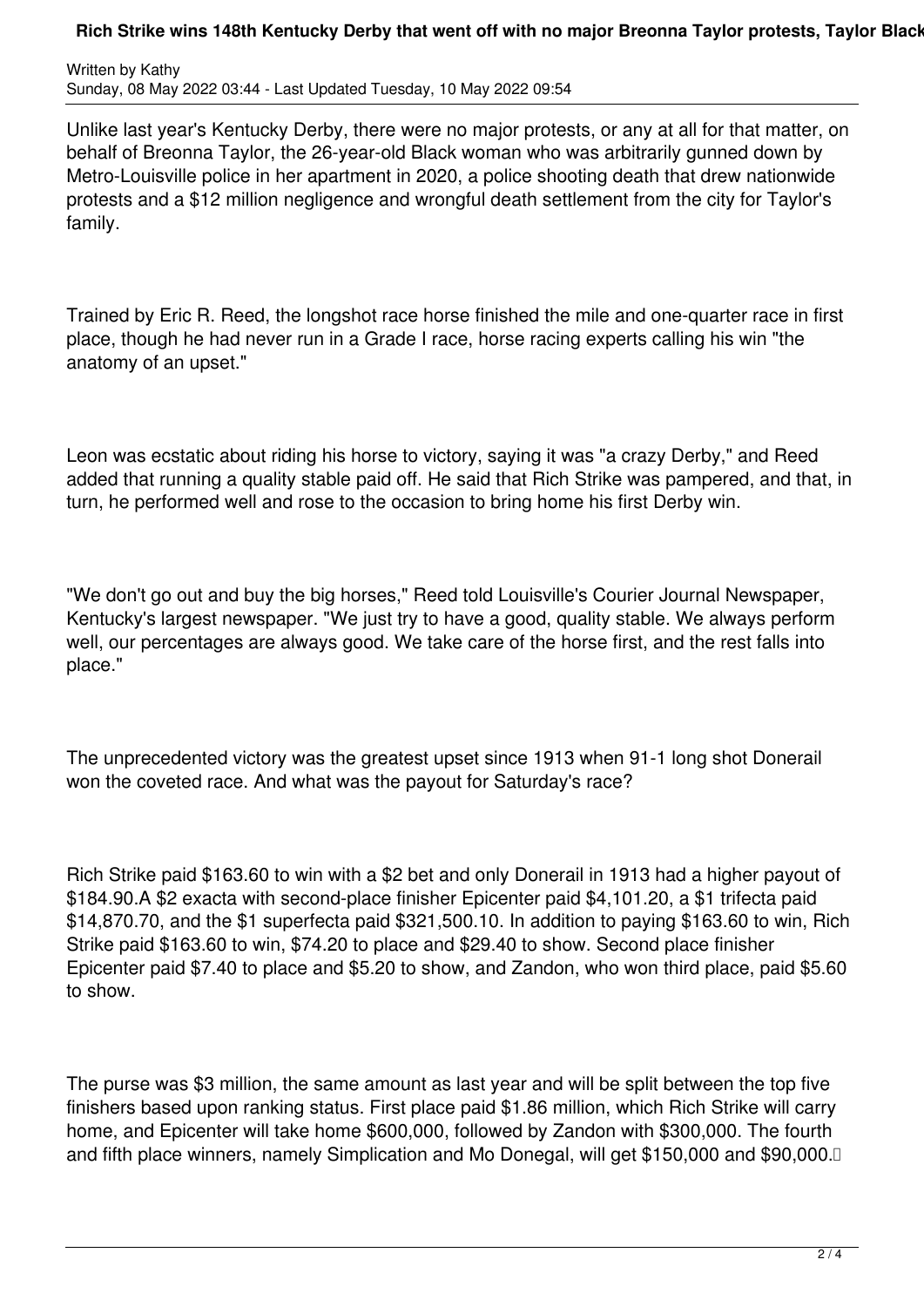If Rich Strike wins the Preakness and Belmont Stakes, the second and third legs of the Triple Crown respectively, he will have won the Triple Crown.

This year's derby was a far cry from the controversial event held last year at Churchill Downs when jockey John R. Velazquez teamed with trainer Bob Baffert for the second year in a row to win the Derby, only to have the purse money, and the victory, won by race horse Medina Spirit, snatched away for a doping violation

In spite of a still existing pandemic, Saturday's Derby brought Churchill Downs nearly back to full capacity of \$150,000 like it had in 2019. Last year, only 52,000 Derby fans turned out.

And while last year's race drew protesters outside of Churchill Downs like in 2020, there were no protests this year in the Derby City as Louisville tries to repair its tainted image following national backlash from the March 13, 2020 Louisville Metro police killing of Taylor, who was unarmed and Black, and shot eight times in her apartment after police barged in via a no knock warrant and got in a shootout with her live-in boyfriend. No drugs were found on the premises

Around 50 protesters marched by the entrance of Churchill Downs on last year with signs that read, "We haven't forgotten Breonna."

Those protesters ended up at a Black Lives Matter march and at La Chasse restaurant where a confrontation with a man who allegedly pulled out a gun occurred, police said.

It remains unclear why the protesters at the Black Lives Matter march, two women and two men, and all of them Black, were arrested last year and taken into custody.

Taylor's shooting death, which drew some police reforms by the city, triggered local and countrywide protests, and riots, Taylor among a host of unarmed Blacks erroneously killed by White cops nationwide.